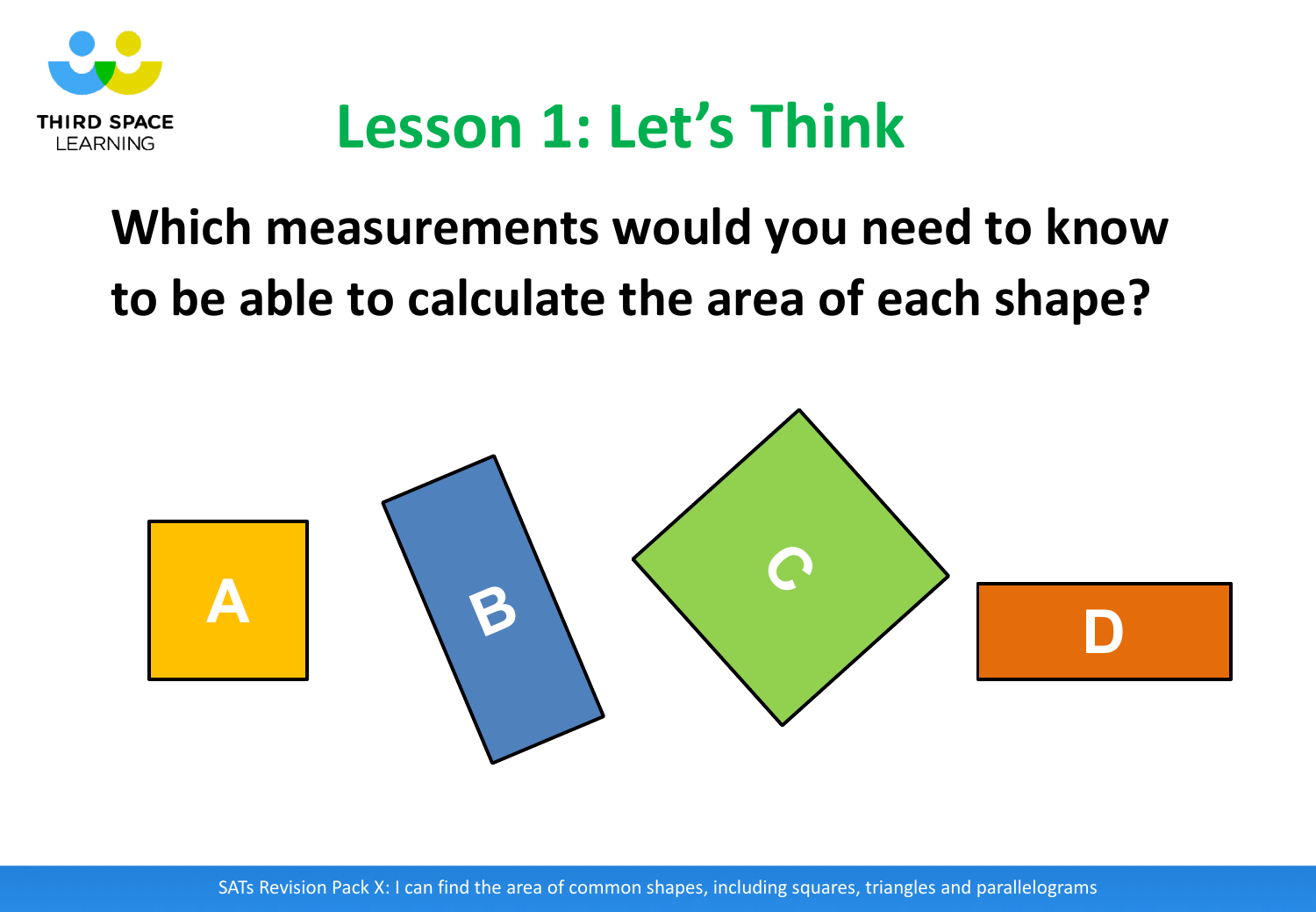

# **Lesson 1: Let's Apply**

#### **The area of this triangle is 18cm².**



#### **The values of b and h are both whole centimetres. What could the unknown measurements be? Find all the possibilities.**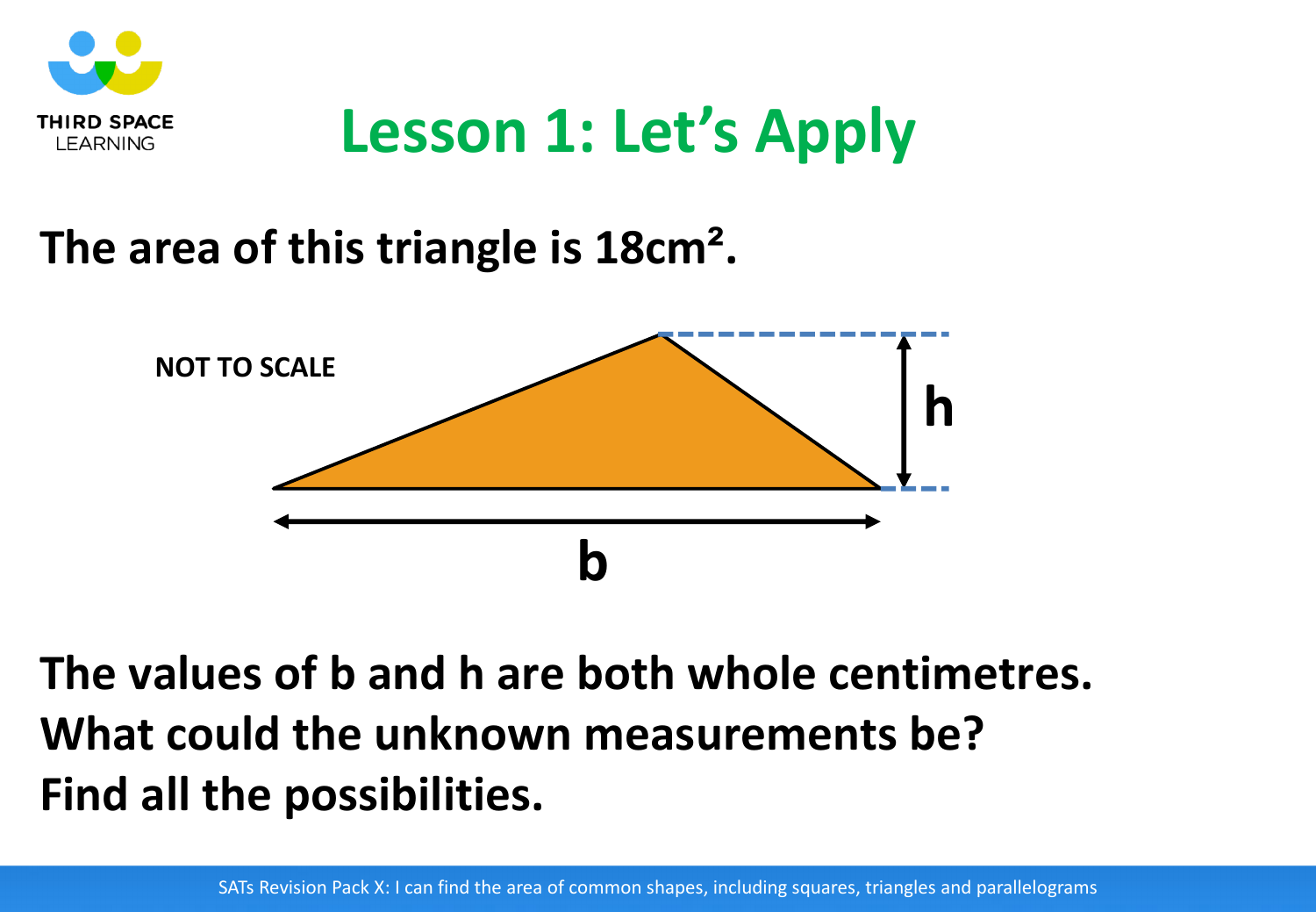

## **Lesson 2: Let's Think**

## **Ryan says, "The parallelogram has the same area as the rectangle."**



### **Can you think of a way to prove whether Ryan is correct?**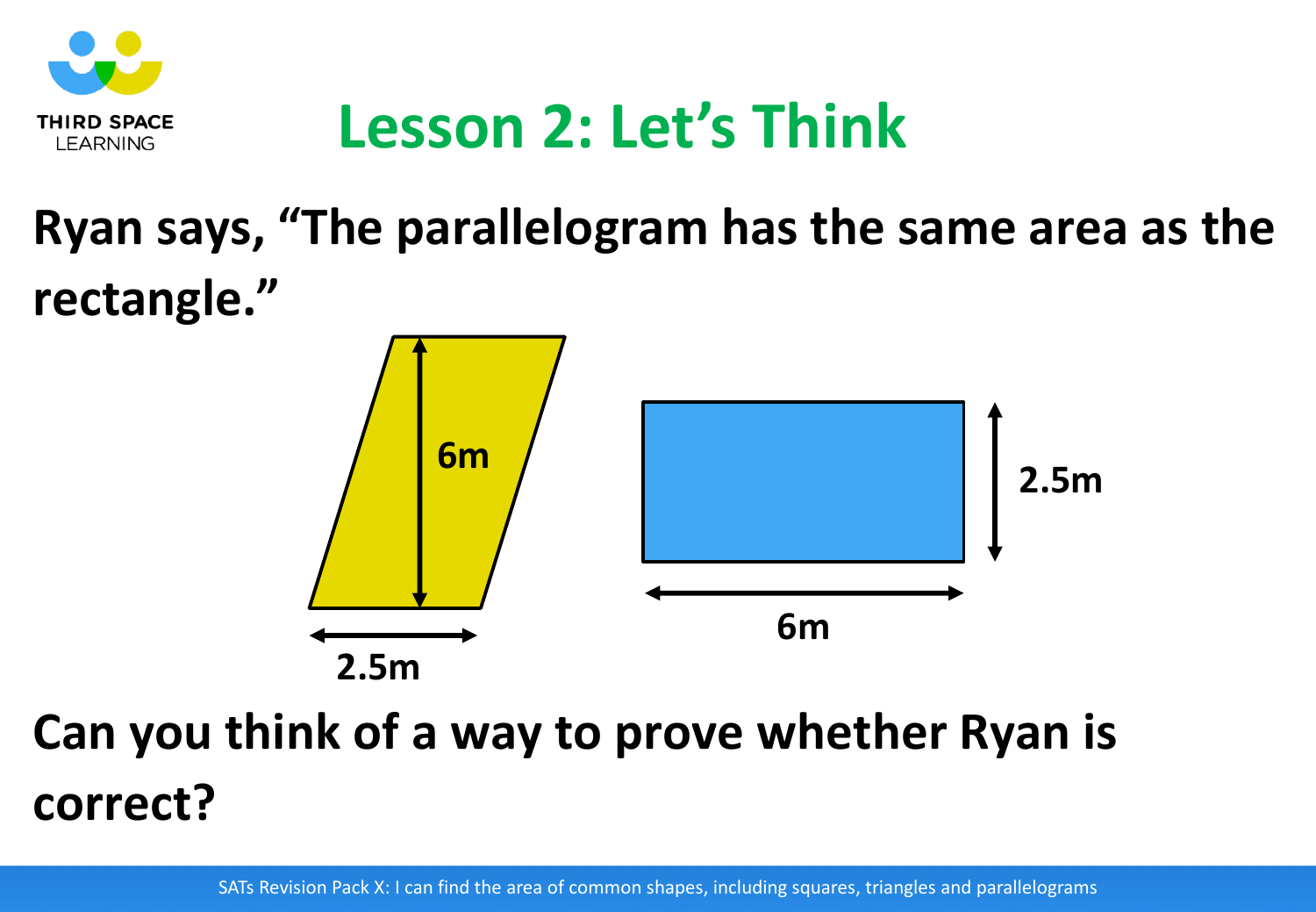

# **Lesson 2: Let's Apply**

#### **Mrs Brown's garden lawn is a parallelogram. Its base is 16m and its height is 10m.**



**16m**

**Mrs Brown divides the lawn into four equal parallelogram flower beds by cutting the base and height of her lawn in half. What is the area of each flower bed?**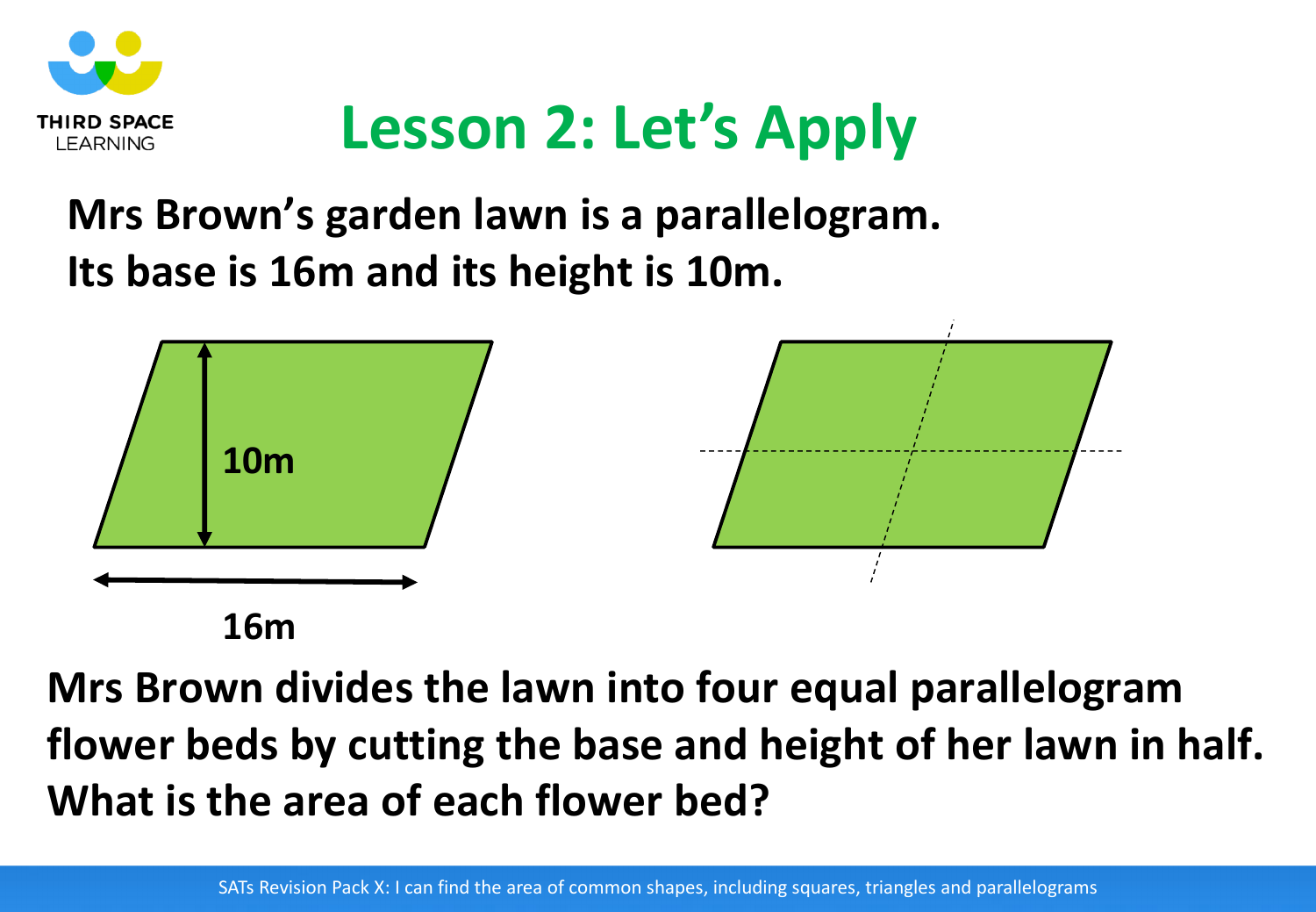

## **Lesson 3: Let's Think**

### **Some of these shapes have the same area. Which ones are they?**